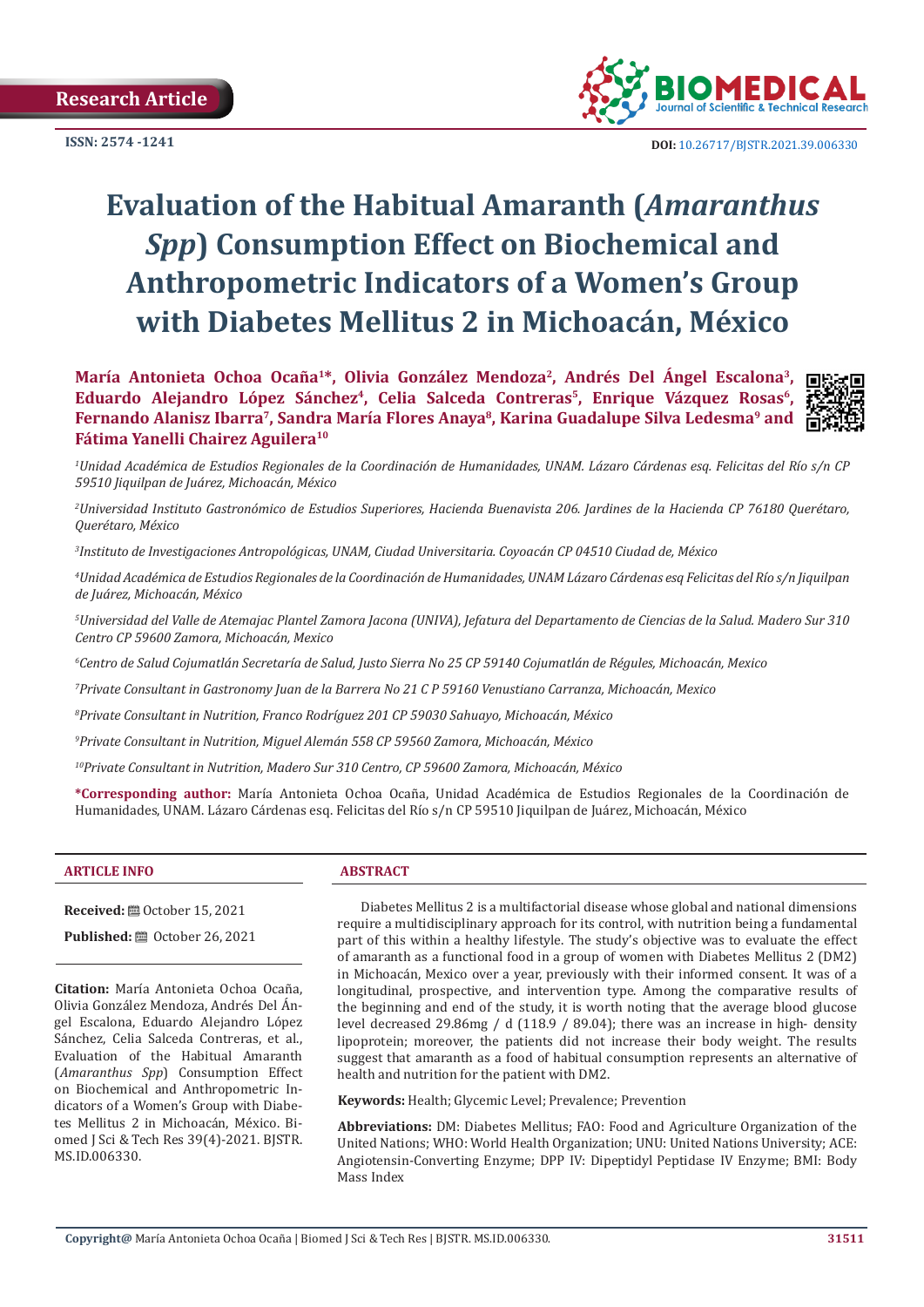#### **Introduction**

Diabetes mellitus 2 is a metabolic, chronic, and systemic disease of multifactorial origin, caused by an alteration in insulin production, use, or action. The diabetes risk factors cover advanced age, ethnic minorities, generalized obesity, adiposity, and socioeconomic status [1]. Type 2 Diabetes mellitus (DM2) occurs at any age, generally over 40 years of age, increasing its risk through obesity, lack of physical activity, dyslipidemias, family history of gestational diabetes, hypertension, and age. In most cases, modifying the lifestyle can avoid the disease. The predominance of diabetes is higher in developed countries. However, its proportional increase is higher in developing countries [2]. DM2 is a chronic disease of great epidemiological interest due to its strong relationship with society's progress. The disease prevalence and incidence have been rising parallel with obesity, sedentary lifestyle, and age [3]. Its primary manifestation is chronic hyperglycemia, which affects the intermediate metabolism of carbohydrates, proteins, and fats [4]. Diabetes is one of the world's leading health problems, and it is considerably affected by excessive body weight and physical inactivity [5]. This pathology has positioned itself in recent decades as a fundamental cause of premature morbidity and mortality worldwide [4]. It is essential to notice that the pathology mentioned above without adequate control leads to a series of micro and macrovascular comorbidities that significantly affect the patient's quality of life and life expectancy. On the other hand, specialists diagnose more frequently DM2 and, in most cases, under advanced stages of late complications [6].

It is worth noting that a component of the treatment of this pathology involves lifestyle modifications, including diet and physical activity, and medication, considering diet modification as the fundamental pillar of its treatment [7]. Several studies have shown that interventions based on diet and exercise reduce the risk of developing DM, are helpful for its treatment, and support the delay of its complications by reducing the abdominal circumference, improving insulin sensitivity, decreasing the plasma glucose and triglyceride concentrations, as well as increased HDL8 values [8]. Over more than three decades, DM2 has gradually formed a lousy panorama in Mexico's public health, frequently associated with obesity and a sedentary lifestyle. The Ministry of Health considers diabetes as the most significant health challenge. This statement represents a clear example of the epidemiological and health care transition that the country is experiencing nowadays. Our country ranks worldwide sixth with people with diabetes [9] (IFD, 2013). During the past few decades, the number of people who have diabetes in Mexico has increased, and it is currently among the leading causes of death in the country [9]. The data identify 6.4 million Mexican adults with diabetes, signifying 9.2% of adults in Mexico have already received a diabetes diagnosis [10]. The national strategy for preventing and controlling diabetes mellitus

is creating indicators to improve eating habits and exercise. However, mortality has increased by 17% since its implementation [11]. In Mexico, the average age of people who died from diabetes in 2010 was 66.7 years, suggesting a reduction of 10 years of life expectancy; thus, the seriousness of the diabetes epidemic and the fact that it is a preventable disease call for strengthening strategies to deal with it. Its impact on the quality of life of people who suffer from it makes this disease a priority for the health sector [12].

In Michoacán, according to the Ministry of Health's data [13], the problems faced by the State in terms of health are characterized by uncontrolled growth of chronic-degenerative diseases. Such as hypertension, obesity, and DM2, for the last one, up to December 2012, was reported 17603 diabetics under treatment in the first level care units. Concerning amaranth, its cultivation antecedents are ancient. Due to its origin and use, it can be considered a native crop of Mesoamerica. Its cultivation dates to approximately 5000 years BC; amaranth or huauhtli was a cereal with high social, religious, and economic importance before the Conquest. Back then, it was as valuable as the cultivation of corn and beans. Amaranth has a high agri-food potential since its seed, plant, and leaves have nutritional values that surpass some commonly used cereals [14]. The analyzes indicate that the contents of crude proteins, lipids, fiber, and ashes of amaranth, in general, are higher than those of grains, while the proportion of carbohydrates is lower. Amaranth seeds contain around 13 to 18% crude protein, although some authors have found 15 to 22% values. Amaranth proteins are mainly found in the embryo (65%), unlike corn, rice, or soybeans, with 80% of their proteins in the endosperm [15]. Amaranth proteins meet the requirements of essential amino acids, according to the standards for adults established in 1985 in the joint report of the Food and Agriculture Organization of the United Nations (FAO), the World Health Organization (WHO), and the United Nations University (UNU). Several studies have focused on evaluating and studying the ability of amaranth to complement the protein quality of other grains, such as corn, wheat, and beans. In combination with roasted amaranth flour, corn constitutes a source of protein that can satisfy the requirements of children and teenagers.

Amaranth, known as kiwicha in some Central and South American countries, has already achieved a renowned and marked interest along with other grains considered "super grains," such as quinoa, chia, millet, and sorghum, these as an alternative in combating food security and rural development problems [14]. From the perspective of its potential as a functional food, amaranth contains several potentially essential agents in reducing blood cholesterol, such as dietary fiber, squalene, tocotrienols -which are forms of vitamin E- and isoprenoids [16]. Dietary fiber contains indigestible polysaccharides, oligosaccharides, lignin, and substances associated with the plant. The calcium, magnesium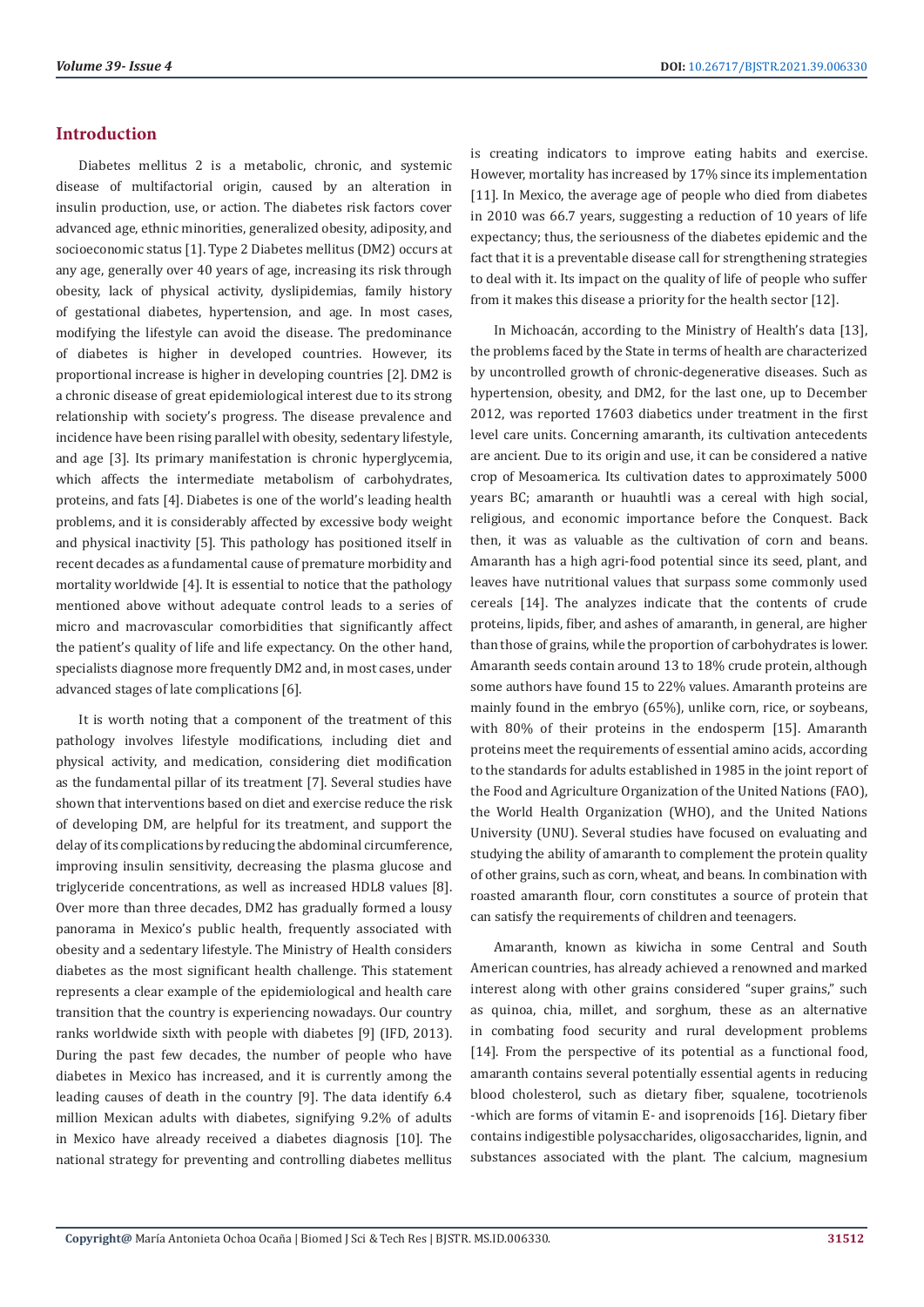boron, iron, and aluminum content are higher than in the seeds of other cereals. Among the most representative bioactive peptides are the Angiotensin-Converting Enzyme (ACE) and Dipeptidyl Peptidase IV Enzyme (DPP IV) inhibitors. DPP IV is responsible for the degradation of insulinotropic hormones related to stimulating the synthesis and promoting insulin secretion by the pancreas' beta cells, thus lowering blood glucose levels [17]. In the last decades, amaranth has been of great importance due to the functional properties of its macromolecules, mainly proteins. A bioinformatic study showed the existence of encrypted sequences in the reserve proteins of the amaranth grain. Through enzymatic hydrolysis, can be released peptides with various biological functions such as inhibitors of Angiotensin-Converting Enzyme I (iECA-I) and DPP-IV, which are - in that order - the activities of the peptides that occur with the highest frequency of appearance in the proteins of this pseudocereal [18].

The use of DPP-IV inhibitors increases the time of action of these hormones and enhances their effects. There are several types of DPPIV inhibitors that have shown promising results as antidiabetic agents. Besides the hypoglycemic effect, people treated with methanolic extract of amaranth or glibenclamide presented similar cholesterol levels, triglycerides, HDL, LDL, VLDL, and serum phospholipids [19]. Studies in rats fed with diets high in cholesterol demonstrate the positive effect of amaranth consumption on plasma lipid profiles [20]. In contrast, the cholesterol-lowering effects in hamsters produced by consuming protein, whole grain, and amaranth oil isolates [21]. To summarize, apart from its high nutritional value, amaranth is a source of bioactive peptides and a series of phytochemical compounds with beneficial properties for human health and with potential biotechnological development [22]. Moreover, the food product's multiple nutritional and health-benefit properties from the culinary perspective have great versatility for agribusiness and culinary preparations at the domestic level.

## **Methodology**

The research was conducted among 32 women with DM2, with an average age of 68 years, belonging to the Grupo de Diabéticos of Centro de Salud-Secretaría de Salud of Cojumatlán de Régules, Michoacán. The municipality choice was because DM2 is among the three leading causes of morbidity and mortality between 2000 and 2012, according to the Sanitary Jurisdiction Number 2 of Zamora's data. Indicating an epidemiological profile in which this pathology represents a significant public health problem, surpassing these data the rest of the municipalities in the Ciénega de Chapala region. The patients received a breakfast enriched with 30 grams of amaranth in grain and 12 grams of amaranth leaf, from Monday to Friday, calculated this mealtime according to a diet that provided 1800 kilocalories. The study ran from March to November 2015. The

patients did not present any complications derived from DM2 nor protein restriction by their treating physician. Furthermore, they did not modify the schedule of their pharmacological treatment or their diet at home. Every four months, the patients obtained an evaluation of their biochemical indicators (glucose, cholesterol, and triglycerides) and body weight and body mass index (BMI). Between the second and third quarters, the patients completed a lipid profile. Moreover, a food and nutritional orientation program supplemented the food intervention. Initially, the patients received a diet of 1800 kilocalories according to the patients' requirements. Since all the patients had some degree of obesity or were overweight, the study restricted to people with not present kidney failure to avoid protein restriction on a patient's diet. Amaranth enriched their diet (popped grain -30g- and leaf -12g-), considering the regional food culture [23], and given the versatility of this food, local preparations used it at a low cost.' The study performed a descriptive statistical analysis from the data of 27 remaining patients. It evaluated the differences through non-parametric techniques: Friedman test, followed by Wilcoxon matched-pairs signed rank test (analogous to the analysis of variance and parametric post hoc tests), given the sample size and the non-corroboration of the assumption of normality of the distribution of the variables of interest. The research followed the established in the Reglamento de la Ley General de Salud en Materia de Investigación para la Salud, and it was approved by the Comisión de Bioética del Estado de Michoacán.

## **Results and Discussion**

Depicted below are some general results observed during the study. It is important to remark that there was a shortage of amaranth during December, which impacted the biochemical data of the patients (Chart 1). The decrease in glucose levels is observed in the patients, being more significant during the blood glucose level measurements and the first four months of the amaranth intake regularly (Chart 2). This biochemical indicator increases throughout the study, attributed to the character of amaranth as a cereal, remembering that the usual diet of the patients did not undergo any modification (Chart 3). This indicator behavior in the patients significantly decreased between blood cholesterol samples at the beginning of the study and the first monitoring four months later, with total cholesterol increasing in the following two evaluation periods. However, to better understand this indicator was closely monitored with a lipid profile to characterize the cholesterol type (Chart 4). Throughout characterization of the cholesterol type found in the patients, the study showed a significant increase in HDL between six months and one year after the dietary intervention (Chart 5). Between six months and 12 months after the intervention with amaranth, the research registered an increase in LDL cholesterol levels. Although there was no significant weight loss, this component of body composition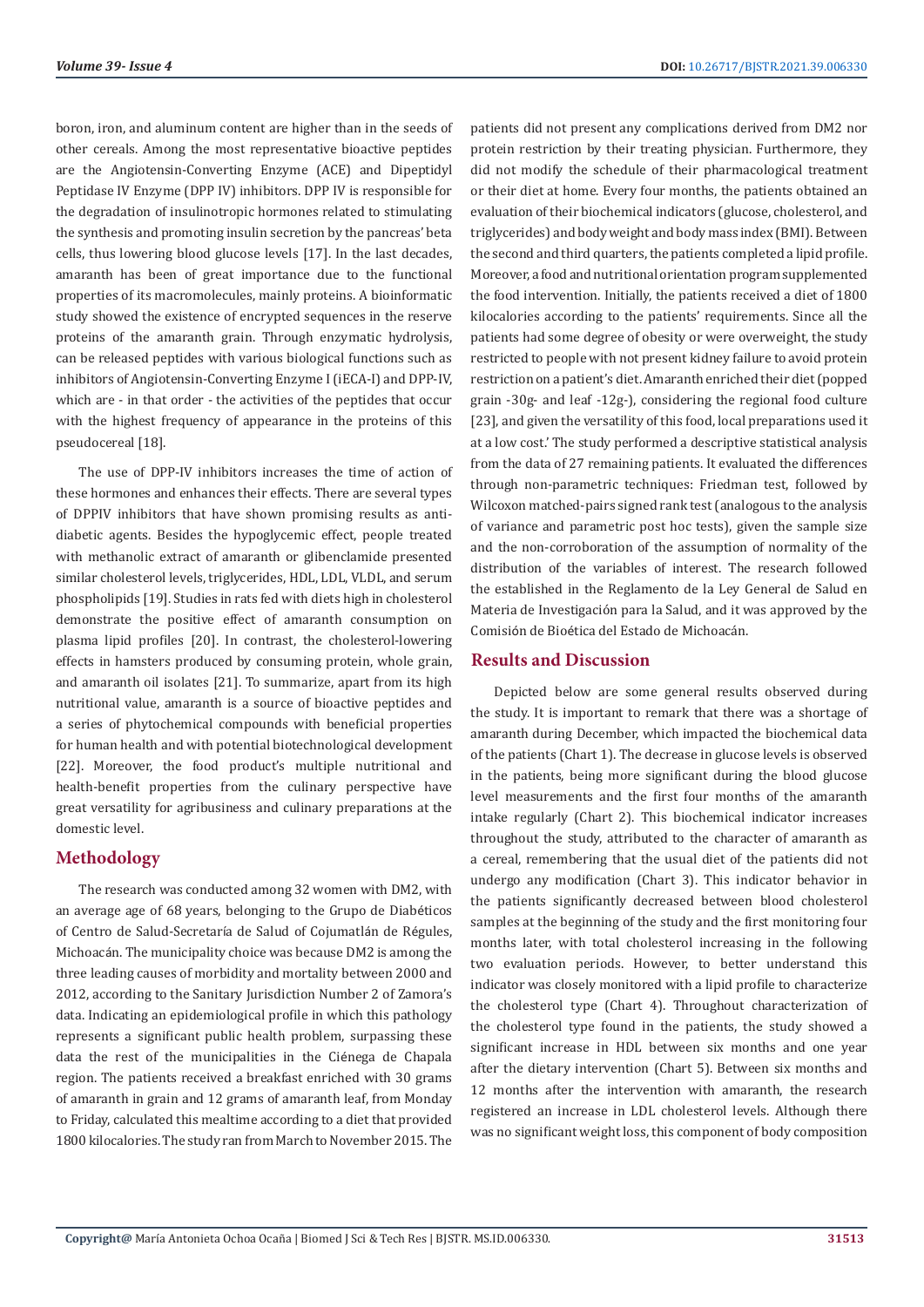remained stable throughout the entire study group. Therefore the Body Mass Index prevailed stable (Table 1). About this indicator, the women in the study had a slight decrease in their hip circumference (Table 2). According to the results, the patients' blood levels over a year evidenced a decrease in glucose between the initial and final states. Regarding triglycerides, these had an upward behavior in the patients. Concerning total cholesterol, this indicator presented fluctuations, and the initial and final evaluations were practically the same. The determinations of the lipid profile, the HDL of the patients rose significantly; LDL also showed an increase, although in a lesser proportion than HDL. About the levels of VLDL cholesterol,

they remained without considerable change. Finally, the patients' body weight did not increase. To summarize, Table 3 depicts the different variables that were analyzed using the Friedman test. This table shows the initial and final behavior of the parameters that were significant throughout the study: glucose, triglyceride, and cholesterol levels, as well as the HDL, LDL, and VLDL levels of the patients. Meanwhile, Table 4 shows that both cholesterol and VLDL did not change their levels between the initial and final states (Tables 5 & 6). On the other hand, the triglycerides, HDL, and LDL increased significantly compared to the decreased glucose level.

**Table 1:** Body mass index of the patients over a year.

| <b>Statistic</b>      | <b>Evaluation</b> |        |              |               |  |  |
|-----------------------|-------------------|--------|--------------|---------------|--|--|
|                       | <b>First</b>      | Second | <b>Third</b> | <b>Fourth</b> |  |  |
| Number of individuals | 29                | 29     | 29           | 29            |  |  |
| Mean                  | 29.51             | 29.49  | 29.45        | 29.15         |  |  |
| Median                | 29.00             | 29.00  | 29.40        | 28.40         |  |  |
| Standard deviation    | 3.92              | 4.00   | 3.64         | 3.81          |  |  |
| Minimum               | 20.00             | 20.90  | 20.70        | 20.90         |  |  |
| Maximum               | 38.80             | 38.40  | 38.30        | 37.60         |  |  |

**Table 2:** Hip circumference (cm) of patients over a year.

| <b>Statistic</b>      | Evaluation     |       |  |  |
|-----------------------|----------------|-------|--|--|
|                       | <b>Initial</b> | Final |  |  |
| Number of individuals | 29             | 29    |  |  |
| Mean                  | 106.1          | 105.2 |  |  |
| Median                | 106.5          | 104.0 |  |  |
| Standard deviation    | 8.5            | 8.7   |  |  |
| Minimum               | 94.0           | 93.0  |  |  |
| Maximum               | 119.0          | 121.5 |  |  |

**Table 3:** One-way repeated measures analysis of variance by ranks. Friedman test of biochemical and anthropometric indicators (n  $= 29$ ).

| Variable      |       |        | Evaluation*  |               | $g$ <sup>**</sup> |   |              |
|---------------|-------|--------|--------------|---------------|-------------------|---|--------------|
|               | First | Second | <b>Third</b> | <b>Fourth</b> | $\chi$ 2          |   | $\mathbf{p}$ |
| Glucose       | 3.10  | 2.34   | 2.38         | 2.17          | 8.88              | 3 | 0.03         |
| Triglycerides | 1.76  | 2.00   | 3.03         | 3.21          | 27.58             | 3 | ${}< 0.01$   |
| Cholesterol   | 3.00  | 1.24   | 2.45         | 3.31          | 43.39             | 3 | ${}< 0.01$   |
| Weight        | 2.69  | 2.66   | 2.62         | 2.03          | 5.37              | 3 | 0.15         |
| BMI           | 2.78  | 2.72   | 2.45         | 2.05          | 6.08              | 3 | 0.11         |

Note:

\*Mean rank values

\*\*Degrees of freedom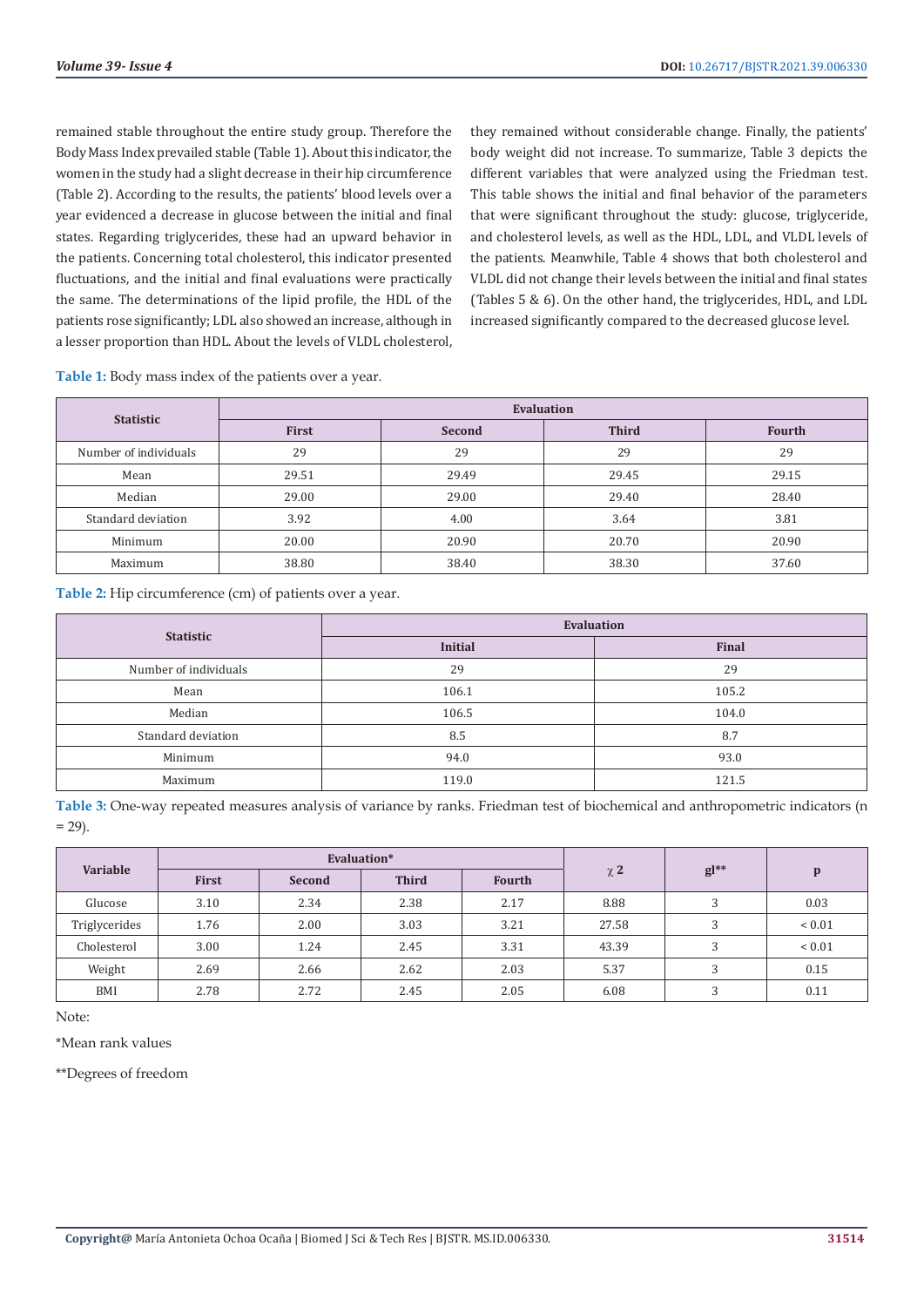|               | Evaluation |         |              | Number of                      | <b>Number</b>                     |              |           |              |
|---------------|------------|---------|--------------|--------------------------------|-----------------------------------|--------------|-----------|--------------|
| Variable      | N          | Initial | <b>Final</b> | negative<br>ranks <sup>1</sup> | of positive<br>ranks <sup>2</sup> | <b>Ties</b>  | ${\bf z}$ | $\mathbf{p}$ |
| Glucose       | 29         | 131.20  | 113.96       | 22 (14.91)*                    | 7(15.29)                          | $\mathbf{0}$ | $-2.39$   | 0.02         |
| Triglycerides | 29         | 128.37  | 184.66       | 5(6.4)                         | 24 (16.79)                        | $\mathbf{0}$ | $-4.01$   | ${}< 0.001$  |
| Cholesterol   | 29         | 211.91  | 224.19       | 11(13.00)                      | 18 (16.22)                        | $\mathbf{0}$ | $-1.61$   | 0.11         |
| HDL           | 29         | 44.98   | 54.84        | 4(4.25)                        | 25 (16.72)                        | $\Omega$     | $-4.34$   | ${}< 0.001$  |
| <b>LDL</b>    | 29         | 118.77  | 138.69       | 3(15.67)                       | 26 (14.92)                        | $\mathbf{0}$ | $-3.69$   | ${}< 0.001$  |
| <b>VLDL</b>   | 29         | 34.70   | 37.67        | 12 (14.42)                     | 17(15.41)                         | $\mathbf{0}$ | $-0.96$   | 0.34         |

**Table 4:** Evaluation of differences between the initial state and the final state of the biochemical and anthropometric indicators. Wilcoxon matched-pairs signed rank test.

Note:

1 The level of the final evaluation is lower than that of the initial assessment.

2 The level of the final evaluation is higher than that of the initial assessment.

\*The number in parentheses refers to Mean rank values.

**Table 5:** Weight (kg) of the patients over a year.

| <b>Statistic</b>      | <b>Evaluation</b> |        |              |               |  |  |
|-----------------------|-------------------|--------|--------------|---------------|--|--|
|                       | <b>First</b>      | Second | <b>Third</b> | <b>Fourth</b> |  |  |
| Number of individuals | 29                | 29     | 29           | 29            |  |  |
| Mean                  | 70.98             | 70.79  | 69.96        | 69.23         |  |  |
| Median                | 70.00             | 69.90  | 68.80        | 69.10         |  |  |
| Standard deviation    | 10.22             | 10.64  | 9.72         | 9.59          |  |  |
| Minimum               | 54.00             | 53.20  | 54.00        | 53.00         |  |  |
| Maximum               | 97.00             | 95.40  | 98.50        | 94.00         |  |  |

**Table 6:** Waist circumference (cm) of the patients over a year.

|                       | Evaluation     |       |  |  |
|-----------------------|----------------|-------|--|--|
| <b>Statistic</b>      | <b>Initial</b> | Final |  |  |
| Number of individuals | 29             | 29    |  |  |
| Mean                  | 94.0           | 92.9  |  |  |
| Median                | 92.0           | 90.0  |  |  |
| Standard deviation    | 9.5            | 10.9  |  |  |
| Minimum               | 74.0           | 72.0  |  |  |
| Maximum               | 115.0          | 123.0 |  |  |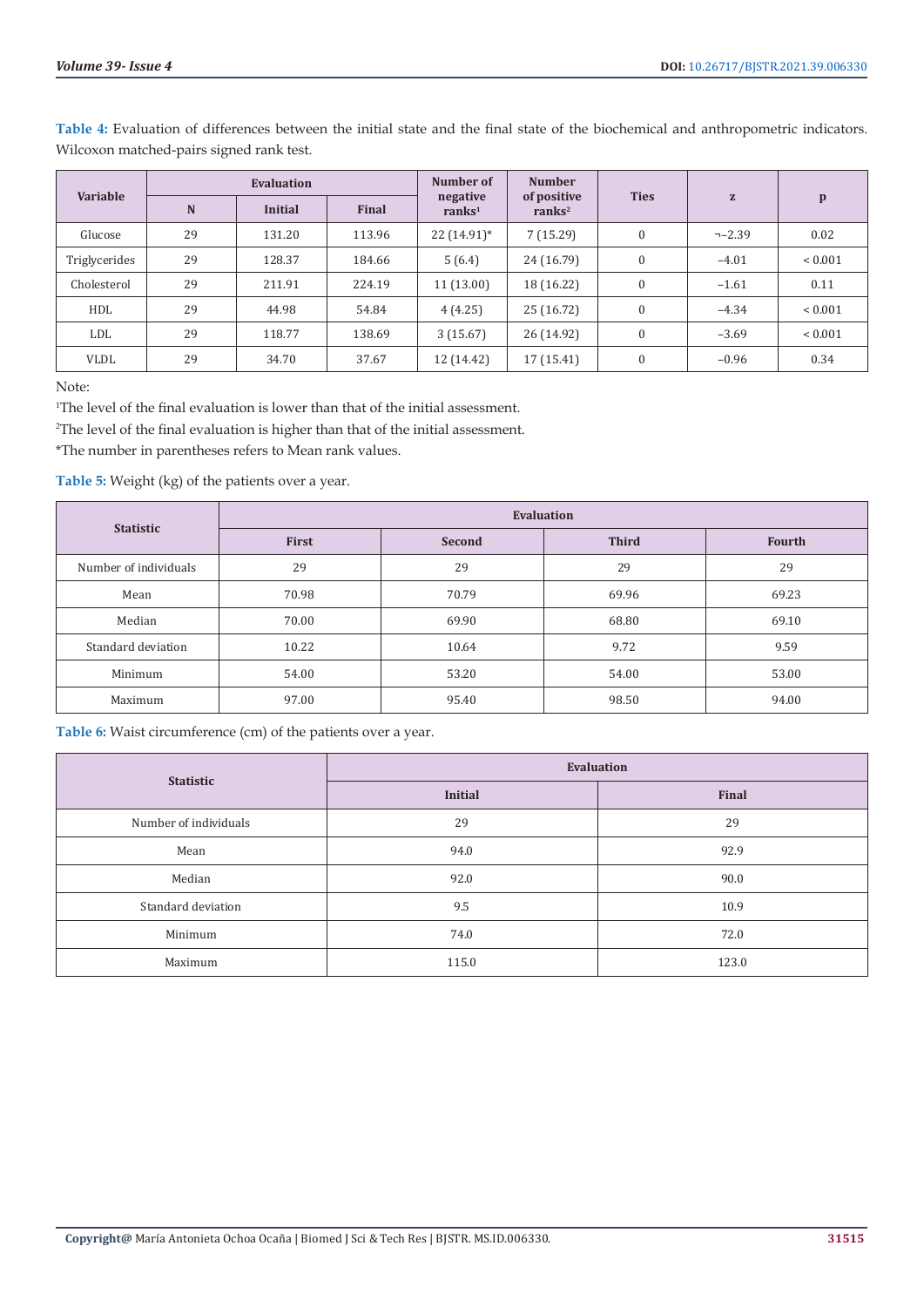



**Chart 2:** Triglyceride levels.

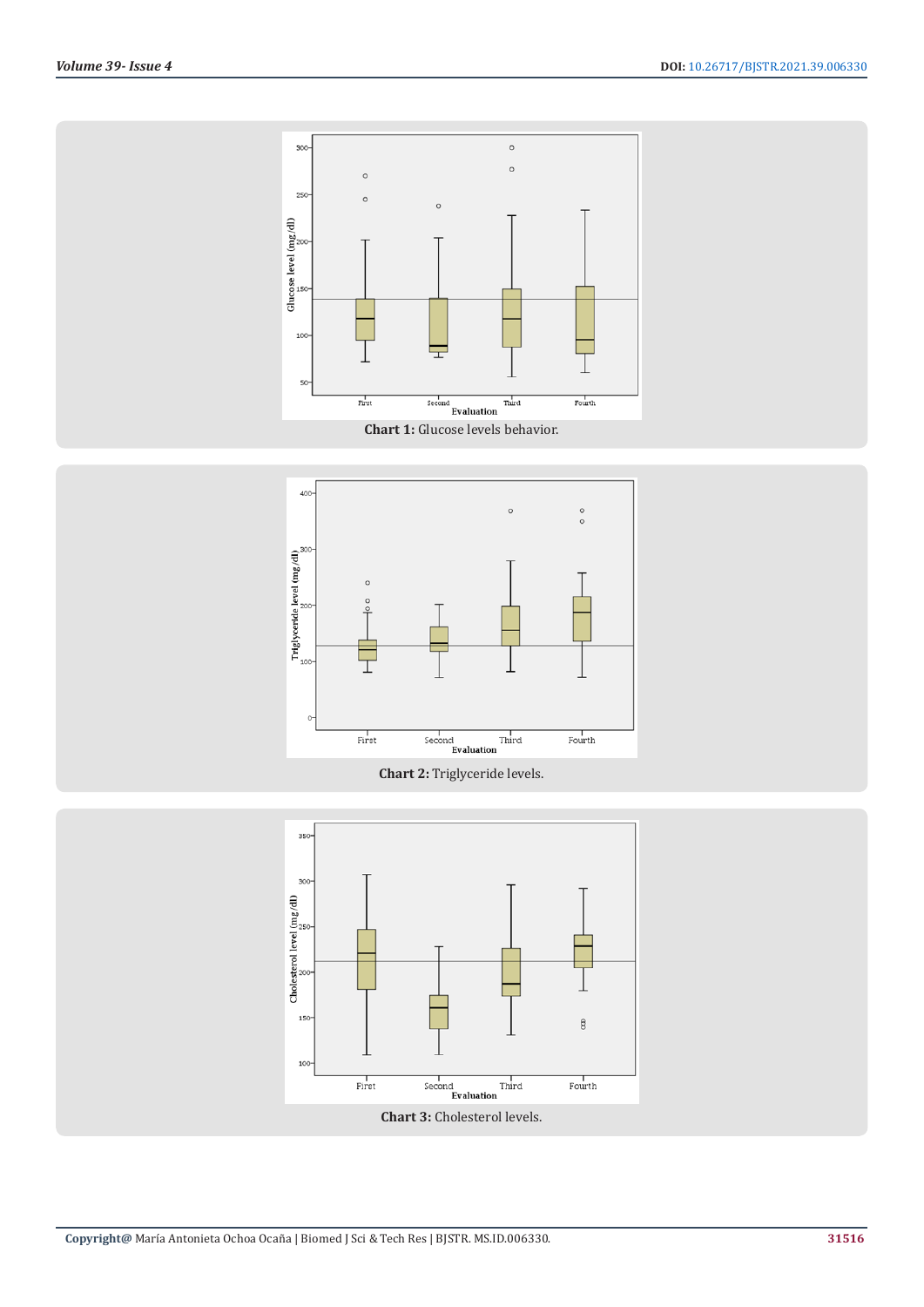



#### **Chart 5:** Low-density lipoprotein levels (LDL).

#### **Conclusion**

The study evidenced that the habitual consumption of amaranth has a positive effect determined from the amaranth active protein fraction with its inhibitory capacity of DPP-IV related to insulin secretion and the soluble fiber present in amaranth for glycemic control. The presence of polyunsaturated fats allowed an increase in HDL levels. Although the study identified that the amaranth's behavior could be considered a functional food of habitual consumption for the DM2 patients, further studies among a more significant number of individuals will allow emitting that this cereal contributes to improving their quality of life.

#### **Acknowledgement**

This project was funded by por Fundación Mujer Banorte (2015-2016) and México Tierra de Amaranto AC.

#### **References**

- 1. Goday A (2002) Epidemiologí[a de la diabetes y sus complicaciones no](https://www.revespcardiol.org/es-epidemiologia-diabetes-sus-complicaciones-no-articulo-13032546) [coronarias. Revista Espa](https://www.revespcardiol.org/es-epidemiologia-diabetes-sus-complicaciones-no-articulo-13032546)ñola de Cardiología 55(6): 657-670.
- 2. Navarrete C, Cartes Velá[squez R \(2012\) Prevalencia de diabetes tipo 2 y](https://www.scielo.cl/scielo.php?script=sci_arttext&pid=S0717-75182012000300001) [obesidad en comunidades Pehuenches, Alto Biobio. Revista Chilena de](https://www.scielo.cl/scielo.php?script=sci_arttext&pid=S0717-75182012000300001) Nutrició[n 39\(3\): 17-25.](https://www.scielo.cl/scielo.php?script=sci_arttext&pid=S0717-75182012000300001)
- 3. [Sarabia AB, Can VA y Guerrero CJ \(2015\) Identificaci](https://dialnet.unirioja.es/servlet/articulo?codigo=5435234)ón de Factores de [Riesgo de la Diabetes Mellitus Tipo 2 en Adultos de 30 a 60 A](https://dialnet.unirioja.es/servlet/articulo?codigo=5435234)ños de [edad en la Comunidad de Isla Aguada, Municipio de Ciudad del Carmen,](https://dialnet.unirioja.es/servlet/articulo?codigo=5435234) [Campeche. Revista Iberoamericana para la Investigaci](https://dialnet.unirioja.es/servlet/articulo?codigo=5435234)ón y el Desarrollo [Educativo 5\(10\): 18-33.](https://dialnet.unirioja.es/servlet/articulo?codigo=5435234)
- 4. (2017) Organizació[n Panamericana de la Salud/Organizaci](https://www.paho.org/es)ón Mundial [de la Salud. Diabetes.](https://www.paho.org/es)
- 5. (2015) Organizació[n Mundial de la Salud. Diabetes: Datos y cifras. Nota](https://www.who.int/es/news-room/fact-sheets/detail/diabetes) [descriptiva 312. 2012. Ginebra, Suiza.](https://www.who.int/es/news-room/fact-sheets/detail/diabetes)
- 6. Gó[mez Encino GC, Cruz Le](https://www.redalyc.org/pdf/487/48742127004.pdf)ón A, Zapata Vázquez RY, Morales Ramón F [\(2015\) Nivel de conocimiento que tienen los pacientes con Diabetes](https://www.redalyc.org/pdf/487/48742127004.pdf) Mellitus tipo 2 en relació[n a su enfermedad. Salud en Tabasco 21\(1\): 17-](https://www.redalyc.org/pdf/487/48742127004.pdf) [25.](https://www.redalyc.org/pdf/487/48742127004.pdf)